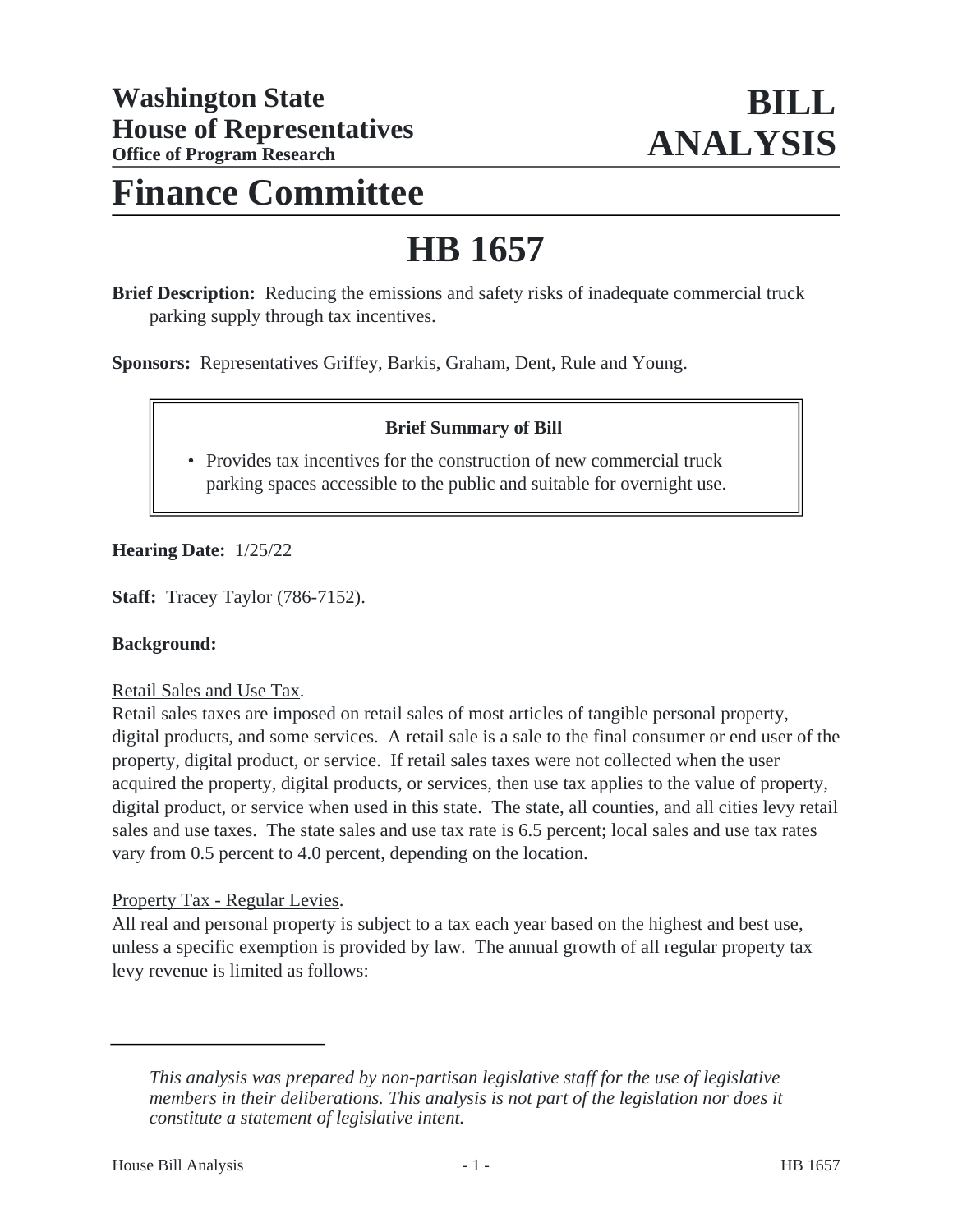- For jurisdictions with a population of less than 10,000, revenue growth is limited to 1 percent.
- For jurisdictions with a population of 10,000 or more, revenue growth is limited to the lesser of inflation or 1 percent plus the value of new construction.

The state collects two regular property tax levies for common schools. The revenue growth limit applies to both levies. Participants in the senior citizens, individuals with disabilities, and qualifying veterans property tax exemption program receive a partial exemption from the original state levy and a full exemption from the additional state levy.

The Washington Constitution also limits regular levies to a maximum of 1 percent of the property's value (\$10 per \$1,000 of assessed value). There are individual district rate maximums and aggregate rate maximums to keep the total tax rate for regular property taxes within the constitutional limit. For example:

- The state levy rate is limited to \$3.60 per \$1,000 of assessed value.
- County general levies are limited to \$1.80 per \$1,000 of assessed value.
- County road levies are limited to \$2.25 per \$1,000 of assessed value.
- City levies are limited to \$3.375 per \$1,000 of assessed value.

For property tax purposes, the state, counties, and cities are collectively referred to as senior taxing districts. Junior taxing districts—a term that includes fire, hospital, flood control zone, and most other special purpose districts—each have specific rate limits as well.

# Leasehold Excise Tax.

State leasehold excise taxes are levied and collected on the act or privilege of occupying or using publicly owned real or personal property through a leasehold interest. A leasehold interest is an interest in publicly owned real or personal property that exists by virtue of any lease, permit, license, or other written or verbal agreement between a public owner and a person who would not be exempt from property taxes if that person owned the property. The leasehold excise tax is levied at a rate of 12.84 percent of taxable rent.

# Tax Preferences.

State law provides for a range of tax preferences that confer reduced tax liability upon a designated class of taxpayer. Tax preferences include tax exclusions, deductions, exemptions, preferential tax rates, deferrals, and credits. Currently, Washington has over 650 tax preferences, including a variety of sales and use tax exemptions. Legislation that establishes or expands a tax preference must include a Tax Preference Performance Statement that identifies the public policy objective of the preference, as well as specific metrics that the Joint Legislative Audit and Review Committee (JLARC) can use to evaluate the effectiveness of the preference. All new tax preferences automatically expire after 10 years unless an alternative expiration date is provided.

# **Summary of Bill:**